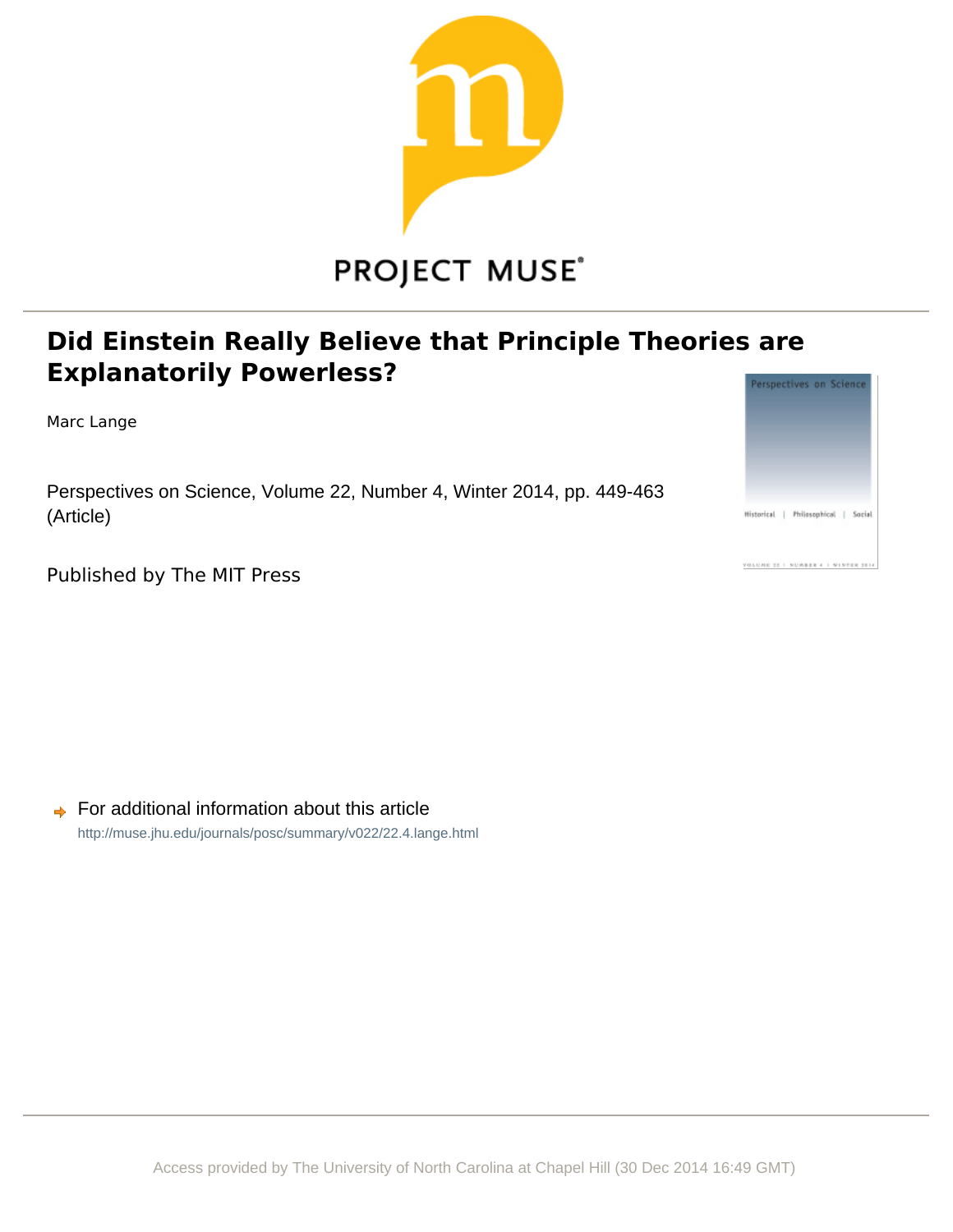# Did Einstein Really Believe that Principle Theories are Explanatorily Powerless?

#### **Marc Lange**

*University of North Carolina at Chapel Hill*

*Einstein is widely understood as regarding "principle theories" (such as the theory of relativity) as explanatorily powerless. This brief paper shows that Einstein's remarks admit of another interpretation, according to which principle theories possess explanatory power. This interpretation is motivated primarily by showing that James Jeans made remarks very similar to Einstein's at nearly the same time, but Jeans reconciled those remarks with holding principle theories to be explanatory. Einstein's remarks could well be getting at the same point as Jeans's. This view of principle and constructive theories is independently valuable. It undermines Salmon's "friendly physicist" example as an argument for the view that there are facts that can be explained by both principle and constructive theories.*

#### **1. Introduction**

In a notable article entitled "What is the Theory of Relativity?" written at the request of *The Times* (London) and published in its November 28, 1919 edition, Albert Einstein famously distinguished "theories of principle" from "constructive theories." Einstein placed relativity theory among the principle theories. His distinction has recently received increased attention, especially as it relates to scientific explanation.

In particular, there has been considerable discussion of how to explain why there obtain the Lorentz transformations (along with their consequences, such as length contraction and time dilation) as well as of how to account for the Lorentz covariance of the dynamical laws. Some philosophers such as Hughes (1989, pp. 198–99), Janssen (2002, 2008), Balashov and Janssen (2003), and Lange (2013) have argued that the facts to be explained transcend the various particular forces holding measuring rods and clocks together. Therefore, the Lorentz transformations and the

<sup>©2014</sup> by The Massachusetts Institute of Technology doi:10.1162/POSC\_a\_00145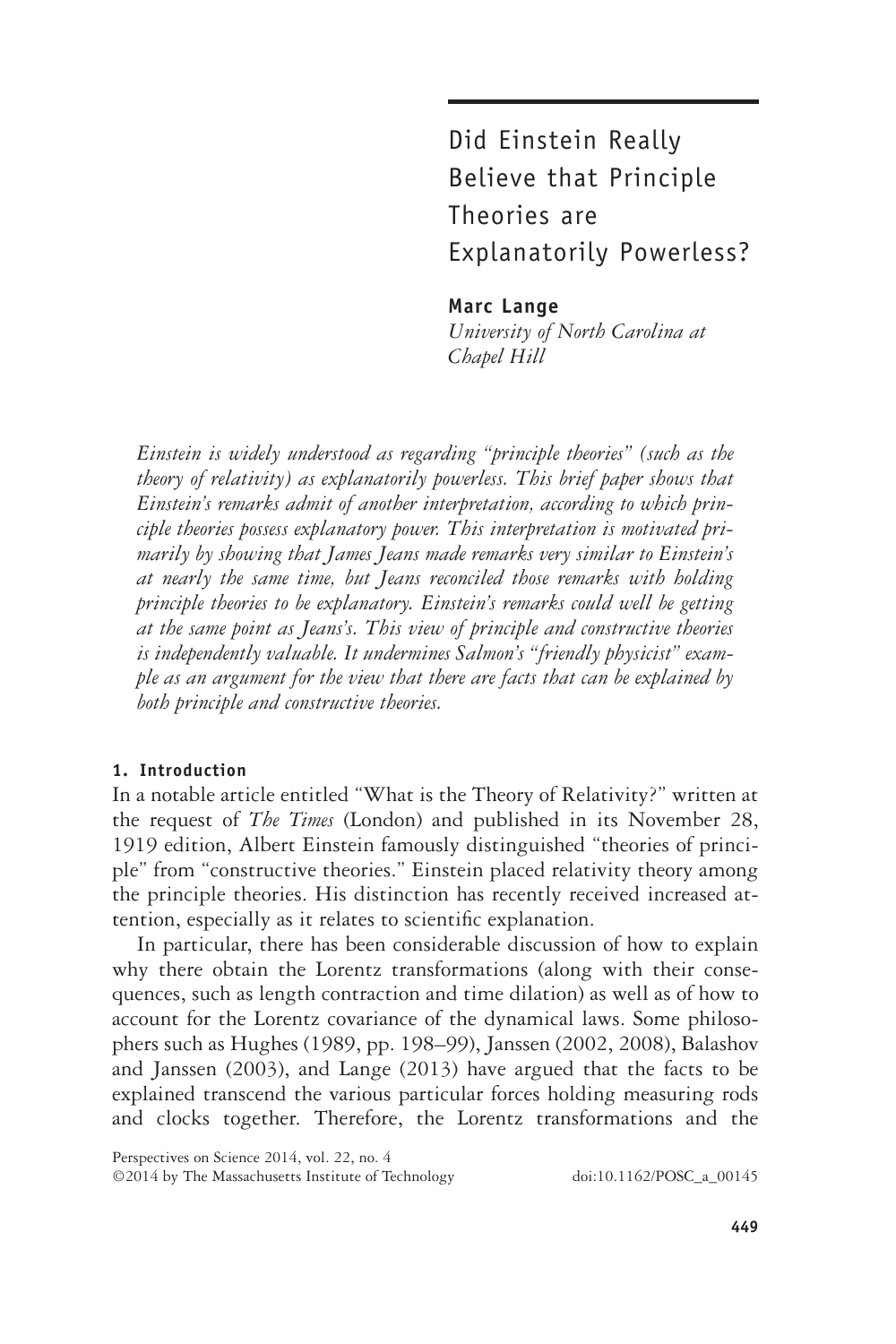Lorentz covariance of all dynamical laws are explained from the top down: by general principles (such as the principle of relativity) by which all constructive theories are constrained. On this view, principle theories have explanatory power. In contrast, other philosophers—such as Brown (2005), Brown and Pooley (2001, 2006), and Mermin (2005, p. 180)—have emphasized that Einstein adopted the strategy by which he ultimately derived special relativity (of working from general principles, such as the principle of relativity) only because he knew that he had no adequate theory of the dynamical laws governing the fundamental constituents of macroscopic bodies, such as rods and clocks. These philosophers argue that the Lorentz transformations and the Lorentz covariance of all dynamical laws are explained only from the bottom up: by a constructive theory giving the fundamental dynamical laws, whatever they turn out to be.

Advocates of this latter, dynamical view have taken themselves to be following Einstein in holding that theories of principle are explanatorily powerless:

Einstein's view (one that we share) was that principle theories were 'inferior' specifically in their explanatory power.  $[...]$  principle theories fail to be explanatory. (Brown and Pooley 2006, pp. 75–76)

[I]n his 1919 Times article, Einstein was quite explicit both that special relativity is a principle theory, and that principle theories lose out to constructive theories in terms of explanatory power. (Brown and Pooley 2001, p. 261)

Even philosophers who do not endorse the dynamical view of the Lorentz transformations' explanation generally interpret Einstein as denying the explanatory power of principle theories. For instance, Stachel describes Einstein's view of principle theories as follows:

The principles of such a theory, of which thermodynamics is his prime example, are universal assertions based upon a large amount of empirical data; they do not purport to constitute explanations of the phenomena on which they are based. In contrast, constructive theories, such as the kinetic theory of gases, do attempt to explain some class of phenomena, such as the gas laws on the basis of hypothetical entities employed to construct the explanation, such as atoms in motion. (Stachel 2000, p. 10)

Howard likewise depicts Einstein as holding that only constructive theories explain:

The 'principles' that make up a principle theory like special relativity or macroscopic thermodynamics are empirically well-grounded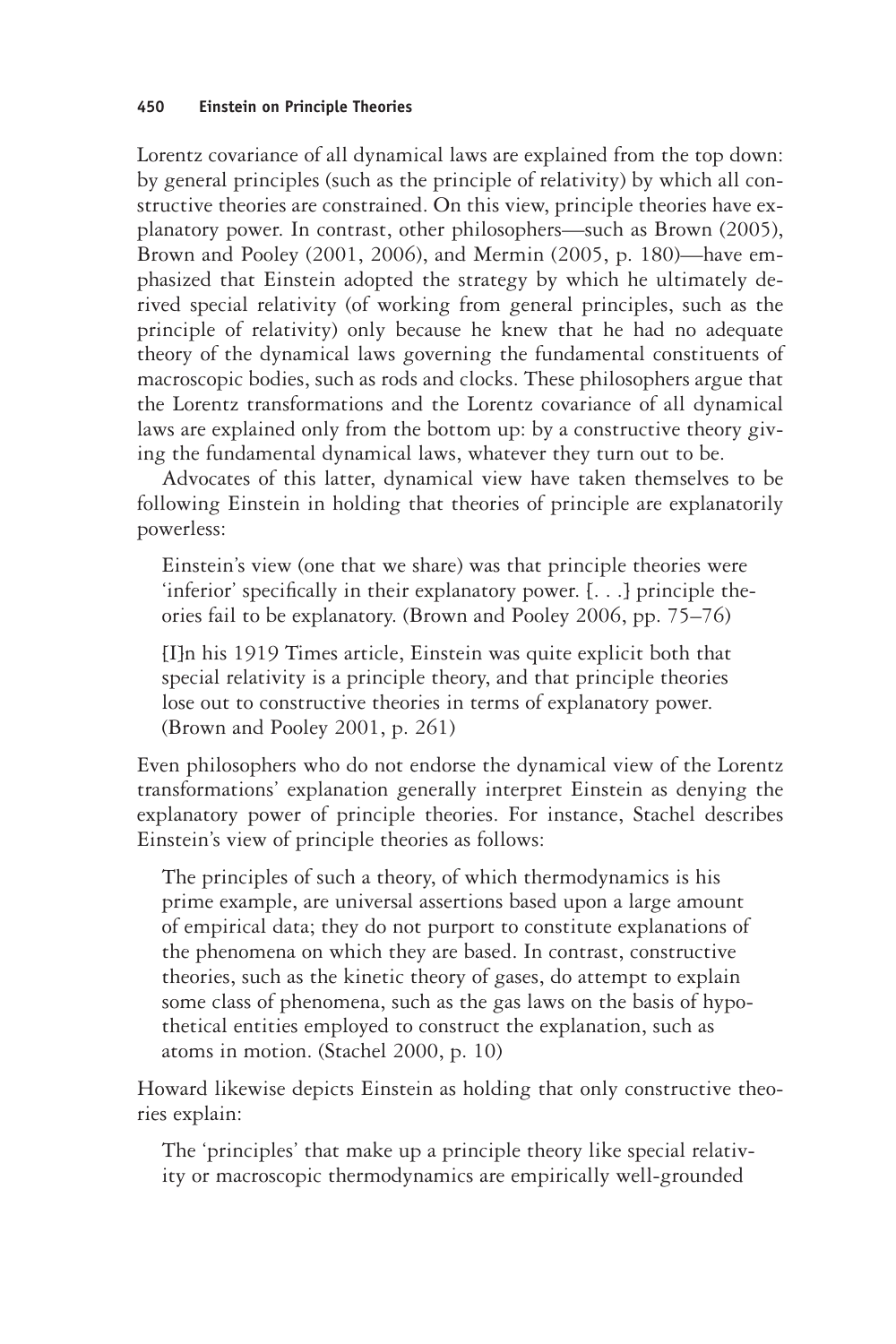generalizations that serve a heuristic role by constraining the search for the deeper constructive theories that provide ultimate explanations of phenomena in terms of models constructed from an ontology of systems, states, and interactions. (Howard 2010, p. 349)

It is unsurprising that Einstein is commonly interpreted as holding that principle theories are explanatorily impotent. There seems to be ample textual support. Here is the key, oft-quoted passage:

We can distinguish various kinds of theories in physics. Most of them are constructive. They attempt to build up a picture of the more complex phenomena out of the materials of a relatively simple formal scheme from which they start out. Thus the kinetic theory of gases seeks to reduce mechanical, thermal, and diffusional processes to movements of molecules—i.e., to build them up out of the hypothesis of molecular motion. When we say that we have succeeded in understanding a group of natural processes, we invariably mean that a constructive theory has been found which covers the processes in question.

Along with this most important class of theories there exists a second, which I will call "principle-theories." These employ the analytic, not the synthetic, method. The elements which form their basis and starting-point are not hypothetically constructed but empirically discovered ones, general characteristics of natural processes, principles that give rise to mathematically formulated criteria which the separate processes or the theoretical representations of them have to satisfy. Thus the science of thermodynamics seeks by analytical means to deduce necessary conditions, which separate events have to satisfy, from the universally experienced fact that perpetual motion is impossible.

The advantages of the constructive theory are completeness, adaptability, and clearness, those of the principle theory are logical perfection and security of the foundations.

The theory of relativity belongs to the latter class. (Einstein [1919] 1954, p. 228)

In view of this apparently smoking-gun remark ("When we say that we have succeeded in understanding a group of natural processes, we invariably mean that a constructive theory has been found which covers the processes in question"), it is no wonder that Einstein is commonly thought to have been "unequivocal in his dismissal of the explanatory potential of principle theories" (Frisch 2005, p. 668).

Nevertheless, it remains difficult to believe that Einstein really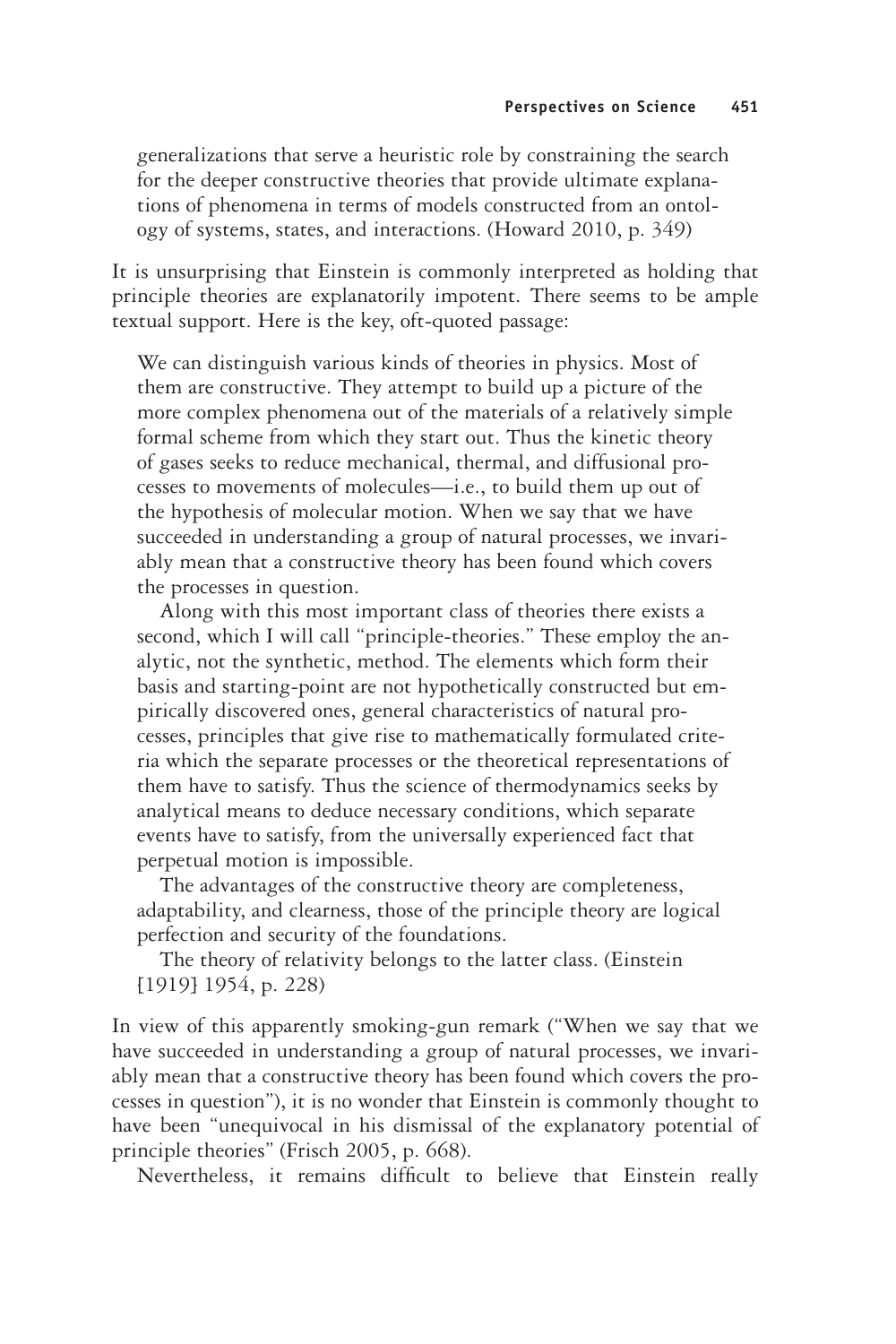believed that principle theories are devoid of explanatory power. After all, Einstein emphasized that principle theories consist of law-like generalizations that unify a host of facts. Unification under law-like generalization has often been thought to be intimately bound up with explanatory power. Furthermore, outside of his 1919 article but in connection with the concept of principle theories, Einstein made remarks suggesting that he regarded relativity theory as possessing explanatory power. For instance, in "Physics and Reality" written in 1936, Einstein characterized "the fundamental hypotheses of the theory of relativity" as like "the hypothesis of the non-existence of perpetual motion" in that each is "raise[d] to the rank of a principle," but he then said that the principles of relativity theory have the power "to account" for certain facts—that is, to explain why they obtain:

In order to account, also, for the equivalence of all inertial systems with regard to all the phenomena of nature, it is necessary to postulate invariance of all systems of physical equations which express general laws with respect to Lorentz transformations (Einstein [1936] 1954, p. 308)

Likewise, in his 1940 essay "The Fundaments of Theoretical Physics," Einstein identified an explanatory gap in classical physics that general relativity fills:

The general theory of relativity owes its origin to the attempt to explain a fact known since Galileo's and Newton's time but hitherto eluding all theoretical interpretation: the inertia and the weight of a body, in themselves two entirely distinct things, are measured by one and the same constant, the mass. ([1940] 1954, p. 330)

Evidently, Einstein regarded general relativity as explaining a fact that classical physics cannot explain.

Yet there remains Einstein's apparently smoking-gun remark: "When we say that we have succeeded in understanding a group of natural processes, we invariably mean that a constructive theory has been found which covers the processes in question." This passage seems impossible to reconcile with any grant of explanatory power to principle theories. I know of no instance where an alternative interpretation of this passage has even been proposed. My aim in this paper is to propose one.

Admittedly, I have no substantial direct evidence from Einstein's own remarks to offer in support of my novel interpretation. Apart from passages like those I just quoted where Einstein seemed to recognize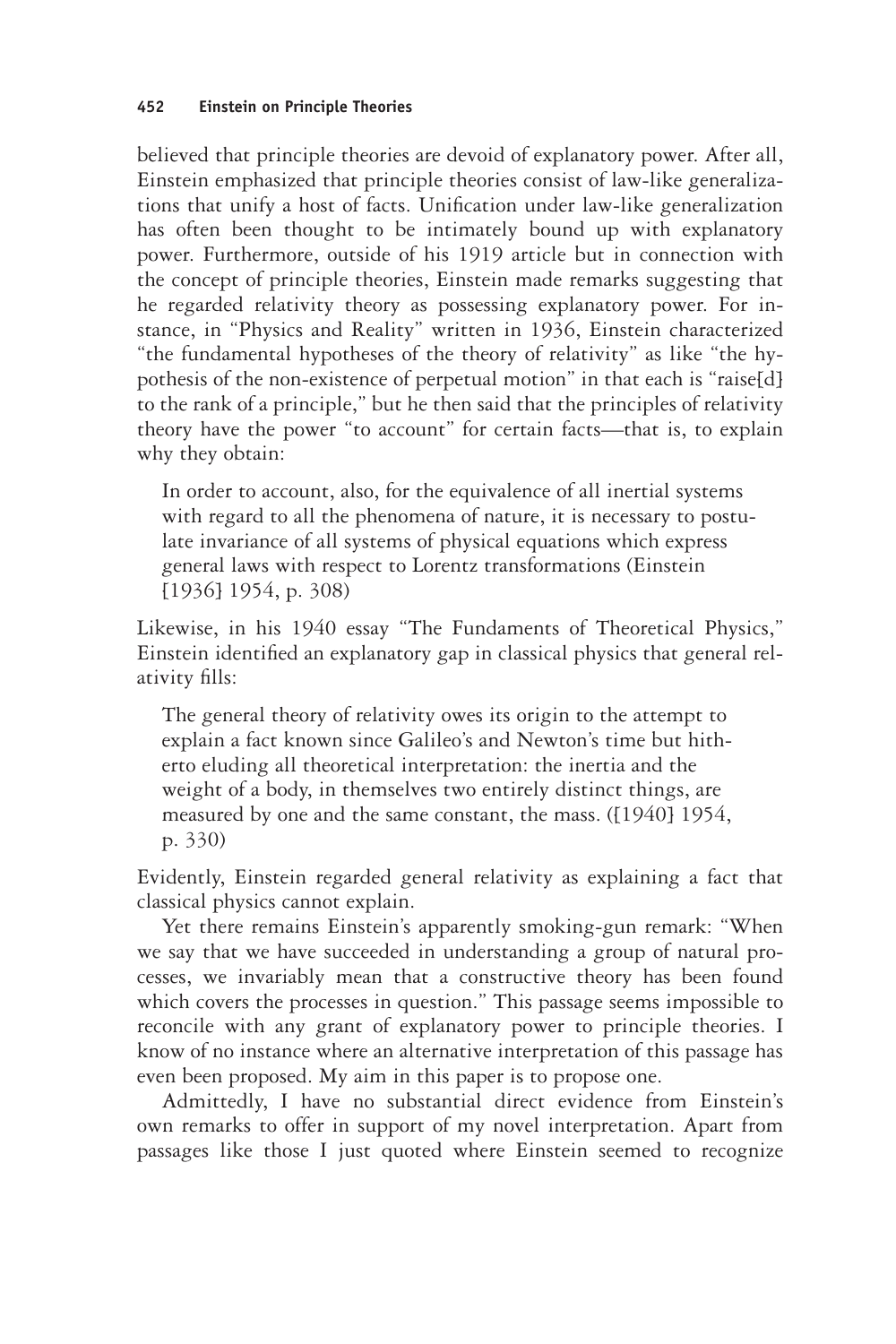relativity as having explanatory power (despite being a principle theory), I can supply no additional Einstein sources that my interpretation of the smoking-gun remark makes better sense of than the standard interpretation does. However, as I mentioned, no alternative interpretation of that passage has ever (to my knowledge) been proposed, even as a possibility. So although the evidence that my interpretation captures Einstein's meaning remains far from conclusive, I believe that this paper would make a useful contribution even if it showed merely that the smoking-gun passage reasonably admits of another interpretation besides the standard one.

Moreover, I do have some circumstantial evidence for my interpretation. Consider the following remark comparing relativity to the first and second laws of thermodynamics, which are among Einstein's examples (in his 1919 article) of the "empirically discovered . . . general characteristics of natural processes" that principle theories describe:

The three principles have in common that they do not explain how or why events happen; they merely limit the types of events which can happen.

This passage sounds very much like Einstein's remarks in his 1919 essay. (Recall he says there that principle theories "give rise to mathematically formulated criteria which the separate processes or the theoretical representations of them have to satisfy.") Indeed, the passage I have just quoted was published early in 1920 (and was delivered at a meeting barely two months after the publication of Einstein's *Times* article), and its author goes on to describe relativity theory as not "constructive." However, it turns out that the passage's author does *not* take relativity theory to be explanatorily impotent. Rather, he goes on to make clear in what way relativity theory possesses explanatory power. He says enough for us to see how his remark that relativity "do[es] not explain how or why events happen" is supposed to be reconciled with his view that relativity is explanatory.

The passage's author is not Einstein; it is James Jeans. But the passage shows that at the same time as Einstein wrote "What is the Theory of Relativity?," one of Einstein's most visible contemporaries was offering a view of relativity that is naturally expressed (and was actually expressed) in terms of remarks very much like Einstein's smoking-gun passage, and yet this contemporary nevertheless plainly regarded relativity theory as possessing considerable explanatory power. I have no direct evidence that Jeans was (or took himself to be) following Einstein's conception of relativity theory. But I will do more than show merely that there is room in principle for an alternative interpretation of Einstein's smoking-gun passage. I will show (in section 2) that at least one of Einstein's important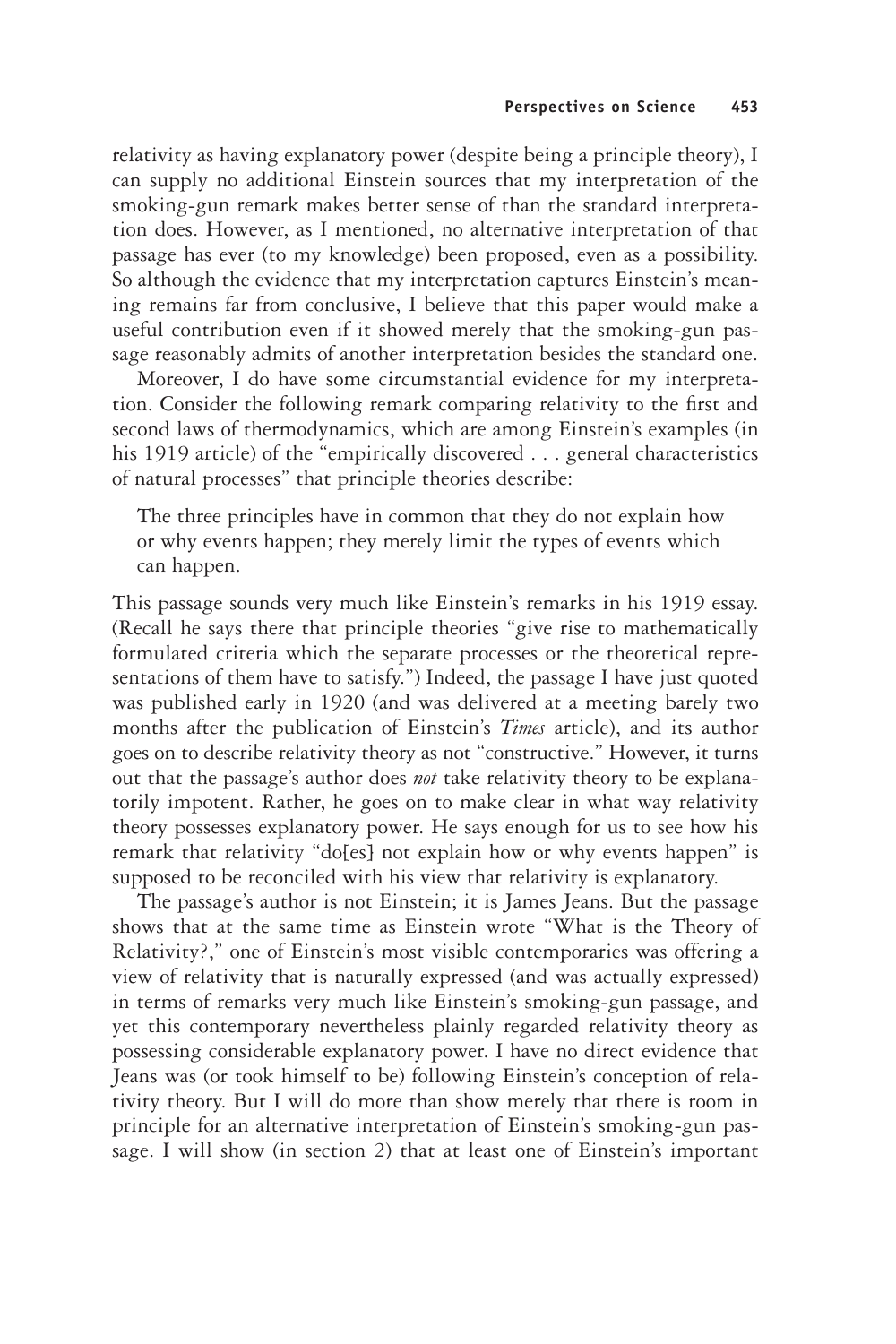contemporaries made remarks very much like the smoking-gun passage but that clearly were not intended to characterize relativity as explanatorily powerless. So contrary to the received view, the smoking-gun passage fails to constitute conclusive evidence that Einstein regarded principle theories as devoid of explanatory power.

Putting aside questions about the proper interpretation of Einstein's conception of principle and constructive theories, I will argue that Jeans's view (albeit overlooked in recent philosophical discussions of principle versus constructive theories) makes an important contribution to our understanding of the role that principle and constructive theories play in scientific explanation. It suggests that when we set out to explain a case of length contraction or time dilation, we must distinguish between two possible facts as the explanatory target. On Jeans's view, one of these facts can be explained only by constructive theories—but the other can be explained by theories of principle (and perhaps can be explained only by them).

If we bear in mind the distinction between these two explananda, then we gain a revealing new perspective on previous philosophical discussions of the contrast between principle and constructive theories. For instance, I shall argue (in section 3) that the distinction between these two explananda allows us to properly evaluate Salmon's (1989, pp. 182–85) argument involving his famous example of the friendly physicist. There Salmon purports to show that the same phenomenon can receive both a top down explanation (from general relativity's principle of equivalence) and a bottom up explanation (from Einstein's exemplar of a constructive theory: the kinetic-molecular theory of gases). That is (in Einstein's terminology), Salmon argues that the very same fact can be explained by both a principle theory and a constructive theory, and so both principle theories and constructive theories have explanatory power. However, I shall argue, the distinction that Jeans draws between two explananda allows us to see that in Salmon's example, the principle and constructive theories are actually taking distinct facts as their explanatory targets. Salmon's example therefore fails to show that there are facts that can be explained by both principle and constructive theories.

In distinguishing between two possible explananda, we can recognize a new way of reading Einstein's oft-quoted remarks concerning the explanatory significance of principle and constructive theories. Although the evidence is insufficient to establish that this interpretation captures Einstein's intended meaning, it is sufficient to show that the apparently smoking-gun passage cannot be regarded in the usual manner: as explicit, conclusive evidence that Einstein took relativity and other principle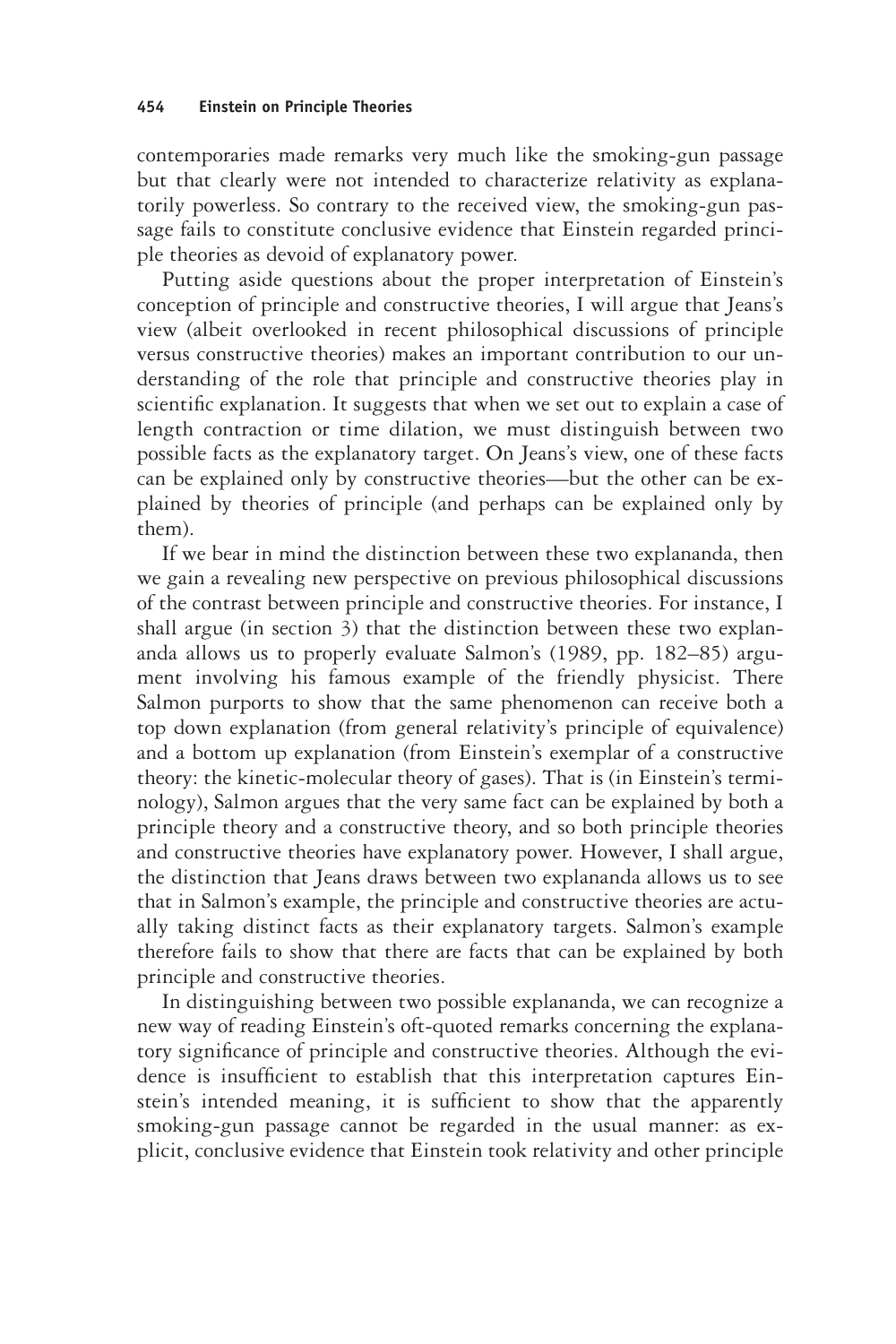theories as destitute of explanatory power. My interpretation does justice to Einstein's other remarks that apparently recognize principle theories as explanatory. My interpretation identifies an explanatory role that constructive theories alone are fitted to perform, and yet also identifies certain facts as able to be explained by principle theories.

#### **2. Two Distinct Explananda**

Let's now look at the context of Jeans's remark quoted above. Like Einstein, Jeans appears at first glance to have contended that relativity, as a theory of principle rather than a constructive theory, is explanatorily impotent. In this regard, he said that the principle of relativity is like energy conservation and the second law of thermodynamics:

The three principles have in common that they do not explain how or why events happen; they merely limit the types of events which can happen. Thus the principle of the Conservation of Energy shows that water cannot flow uphill; the Second Law of Thermodynamics shows that heat cannot flow from a cold body to a hot; the principle of Relativity shows that a planet cannot describe a perfect ellipse about the sun as focus. But it would be as unreasonable to expect the principle of Relativity to explain why a planet describes an orbit or how a ray of light is propagated as it would be to propound the same questions to the principle of Conservation of Energy or the Second Law of Thermodynamics. All three principles deal with events, and not with the mechanism of events [. . .].

New and mysterious continents appear for science to explore, but it is not for the theory of Relativity to explore them. The methods of that theory are destructive rather than constructive, and, when the theory predicts a positive result, it is invariably for the same reason, namely, that a process of exhaustion shows that any other result would be impossible. (Jeans 1920, p. 66)

Notice Jeans's emphasis on the non-constructive character of relativity, its similarity to thermodynamics, and its failure to provide information about any underlying mechanism or dynamics. In all of these respects, Jeans sounded very much like Einstein about two months earlier in *The Times.*

Nevertheless, Jeans made clear that he believed relativity theory to be explanatorily powerful. Regarding the Lorentz transformations, he said, "These equations explain and predict a great number of physical phenomena,—e.g., the variation of mass with velocity . . ." (Jeans 1920, p. 67). Likewise, he wrote elsewhere that relativity "at once explained the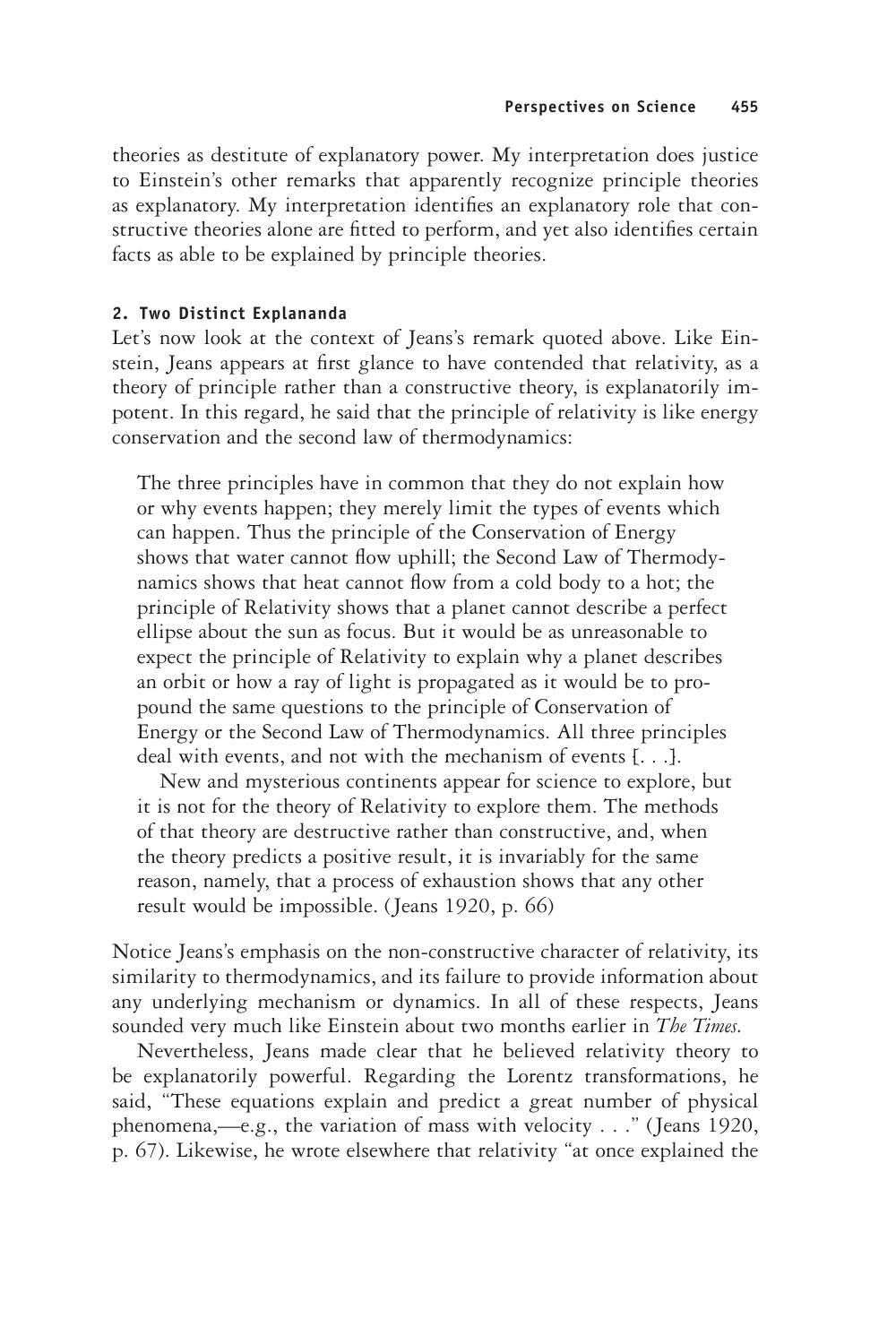negative results of the Michelson-Morley and of all similar experiments." (Jeans 1951, p. 294)<sup>1</sup>

How can Jeans's various claims be reconciled? The key to understanding his view (and perhaps Einstein's, too) lies in remarks like this:

Thus the hypothesis of relativity predicts that a freely moving planet cannot describe a perfect ellipse around the sun as focus. This prediction is made on quite general grounds, just as the conservation of energy predicts that a stream of water cannot flow uphill. But the conservation of energy by itself is powerless to predict what will be the actual course of a stream of water, and in precisely the same way the hypothesis of relativity alone is powerless to predict what will be the orbit of a planet. Before this or any other positive gravitational predictions can be made, additional hypotheses must be introduced. (Jeans 1921, p. 793)

These "additional hypotheses" are constructive theories. Jeans's point is that although the principle of relativity and other constraints supplied by relativity impose certain limitations on the kinds of phenomena that could occur, these constraints alone are not enough to entail the details of particular events over and above the fact that they fall within the broad range allowed by the constraints. Rather, the particular outcomes are entailed (or, at least, probabilified) by initial conditions and the dynamical laws supplied by constructive theories. The principle of relativity and its fellow constraints do not form a complete theory, and they cannot explain what they do not entail (or probabilify). They must be supplemented by constructive theories. But they can nevertheless "explain and predict a great number of physical phenomena," namely, those that they do suffice to entail.<sup>2</sup>

For instance, consider a bar of a certain length moving uniformly in a given inertial frame S. What accounts for the bar's length in S? Only a constructive theory giving the bar's internal constitution and the intermolecular forces within the bar can explain its length. Admittedly, that the bar has a certain length in another inertial frame S′ where the bar is at rest, together with the Lorentz transformations (and the speed in one frame of the other frame's origin), *entails* the bar's length in S. But these facts do not *explain* its length in S. Otherwise the explanations would run

1. As Frisch (2005) points out, Lorentz also drew a distinction similar to Einstein's distinction between principle and constructive theories. Perhaps it was then a fairly common distinction to draw. Lorentz explicitly deemed principle theories to be capable of explaining, perhaps supporting my interpretation of Einstein as also having taken this view.

2. For more on what a constraint is and how a constraint's modal status gives it explanatory power, see (Lange 2011, 2012, 2013).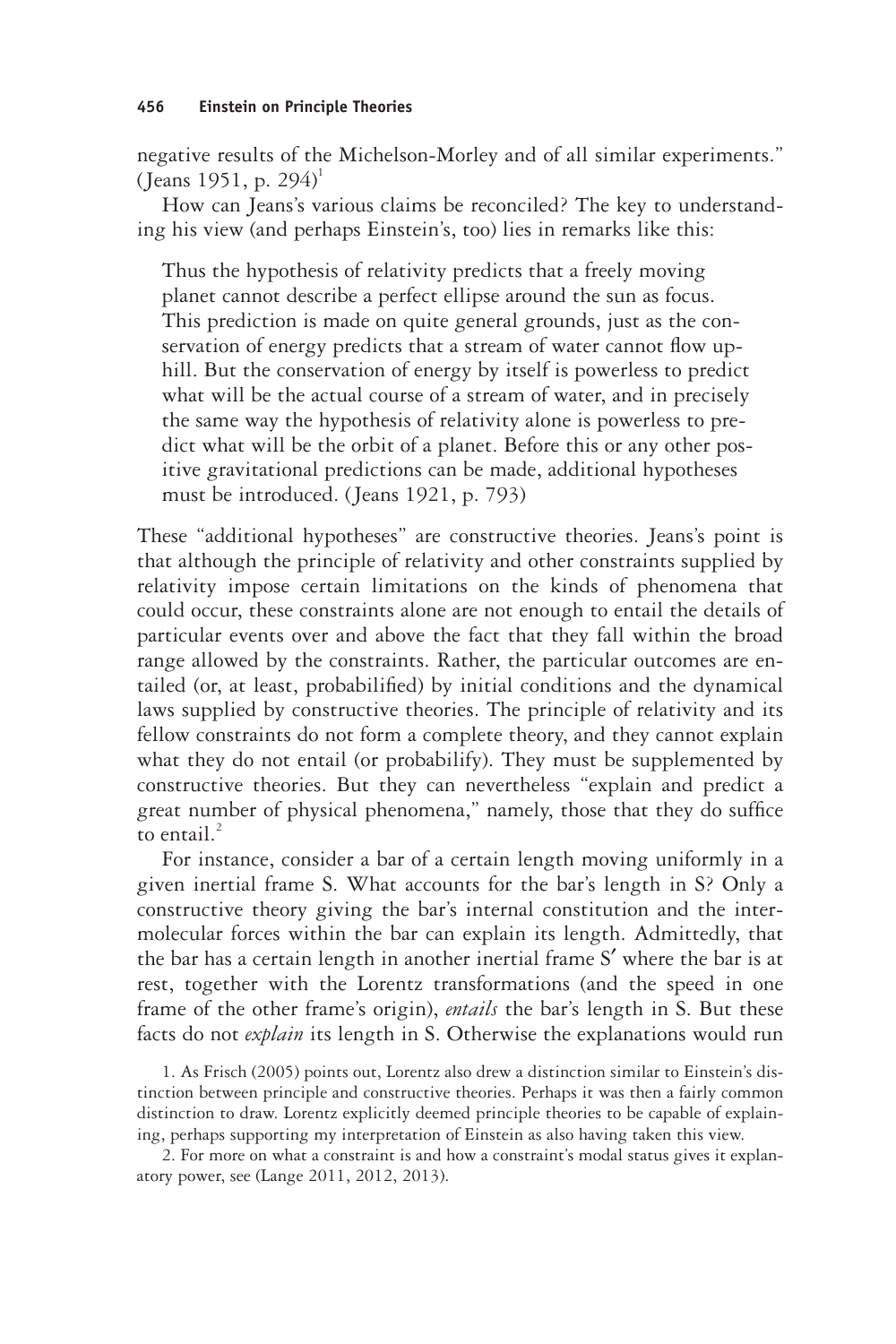in a circle, since its length in S together with the Lorentz transformations would by the same token explain its length in S′. There is no reason to privilege one of these frames as explanatorily prior to the other.

However, suppose we aim to explain not the bar's length in S or its length in S′, but rather the *relation* between these two lengths. The Lorentz transformations explain that relation (on Jeans's view) and thus explain length contraction. This is not an explanation that works by describing a causal mechanism; relativity does not specify any causal mechanisms. That is why it cannot predict the bar's actual length, just as the conservation of energy "is powerless to predict what will be the actual course of a stream of water." But just as conservation of energy as a constraint does help to explain why a stream of water does not flow uphill (because its doing so is impossible), so the principle of relativity as a constraint helps to explain why the bar's lengths in the two frames stand in a certain relation (because any other relation would "be impossible," as Jeans says).

Suppose that the bar, having a certain length and moving uniformly in S, is accelerated to a new speed and then brought into uniform motion at that new speed in S. Once again, the principle of relativity together with other constraints supplied by relativity theory do not suffice to entail (or to explain) the relation between the bar's new length in S and its former length in S. The process of acceleration could have changed the bar's internal constitution in a host of ways that only a constructive theory could explain. No theory of principle suffices to entail (or to assign some chance to) whether its internal constitution remains the same in various respects despite its having undergone acceleration. In contrast, the *relation* between the post-acceleration bar's length in S and its length in another inertial frame S′ is again entailed and (on Jeans's view) explained by the principle of relativity together with other relativistic constraints. Consistent with his remarks, Jeans could even have held that the relation between the post-acceleration bar's length in S and its length in another inertial frame S′ has no causal, constructive explanation at all, but *solely* an explanation supplied by the constraints in the theory of relativity—a principle theory.

The same distinction between explananda can be drawn in other examples that have been introduced in order to argue that only constructive theories explain. For instance, Bell (1987, 67) considers two rockets connected by a rope and accelerating equally. Although the rockets' separation remains constant as the rockets speed up, the rope undergoes Lorentz contraction. Hence, it tightens and may eventually break when a sufficiently high speed is attained. Jeans's remarks suggest that he would agree that only a constructive theory of the intermolecular forces within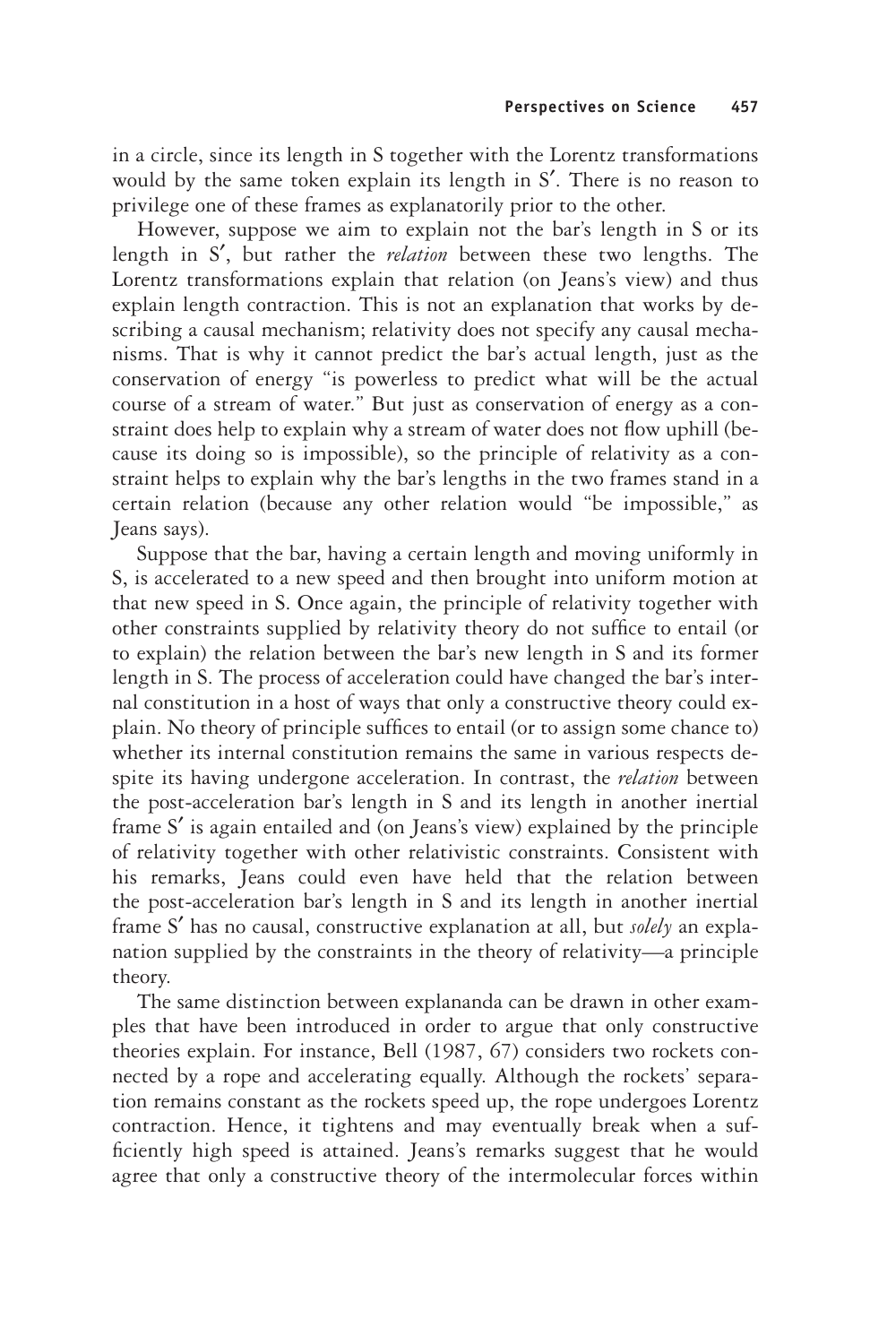the rope can explain the point during the process of acceleration at which the rope breaks. Only a constructive theory entails (and thereby explains) how much acceleration the rope can withstand without being torn apart. In each frame in which the sequence of events may be described, there will be some causal explanation of the rope's breaking given by a constructive theory (and the preceding events in that frame). This is a point that advocates of the dynamical view of relativity theory properly emphasize. But if we ask instead why the rope's length in one frame stands in a certain relation to its length in another frame, then (on Jeans's view) the Lorentz transformations as constraints would supply an explanation. Jeans would even be free to insist that this relation has no causal, constructive explanation at all.

The same point applies to a force law more generally. The inventory of force laws explains why there are certain forces in nature rather than certain other, hypothetical forces that we might imagine. The constraints supplied by relativity theory are not enough to entail the particular force laws there are. However, certain *relations* between the force laws governing two distinct interactions (such as that they are alike in both being Lorentz covariant) are not only entailed by the two force laws but also entailed independently by the constraint that all of the force laws must be Lorentz covariant. In view of this constraint, any other relation is impossible, thereby explaining (on Jeans's view) why this relation holds. $3$ 

These limits on the explanatory power of principle theories, rather than the wholesale explanatory impotence of these theories, was what Jeans was expressing in his remark regarding energy conservation, the second law of thermodynamics, and the principle of relativity—that "[t]he three principles have in common that they do not explain how or why events happen; they merely limit the types of events which can happen." These principles do not explain the details of particular events such as the bar's having a given length in a given frame at a given time. But by imposing limitations on which can happen, these principles explain some facts, such as the relation among the bar's lengths in different frames. Jeans's remark appears to be getting at the very same point as Einstein's smoking-gun remark. But if that is correct, then Einstein's point was merely that we cannot understand a group of natural processes without having a constructive theory covering them; some results of those processes are not entailed

3. Of course, the constraint would not only explain why the force laws governing two distinct interactions are alike in both being Lorentz covariant, but also explain why the law governing a given kind of interaction is Lorentz covariant. (Whatever that law is, it would have to be Lorentz covariant.) Notice also that I am not suggesting that the only facts that relativistic constraints can explain are facts about the relations between quantities in different frames.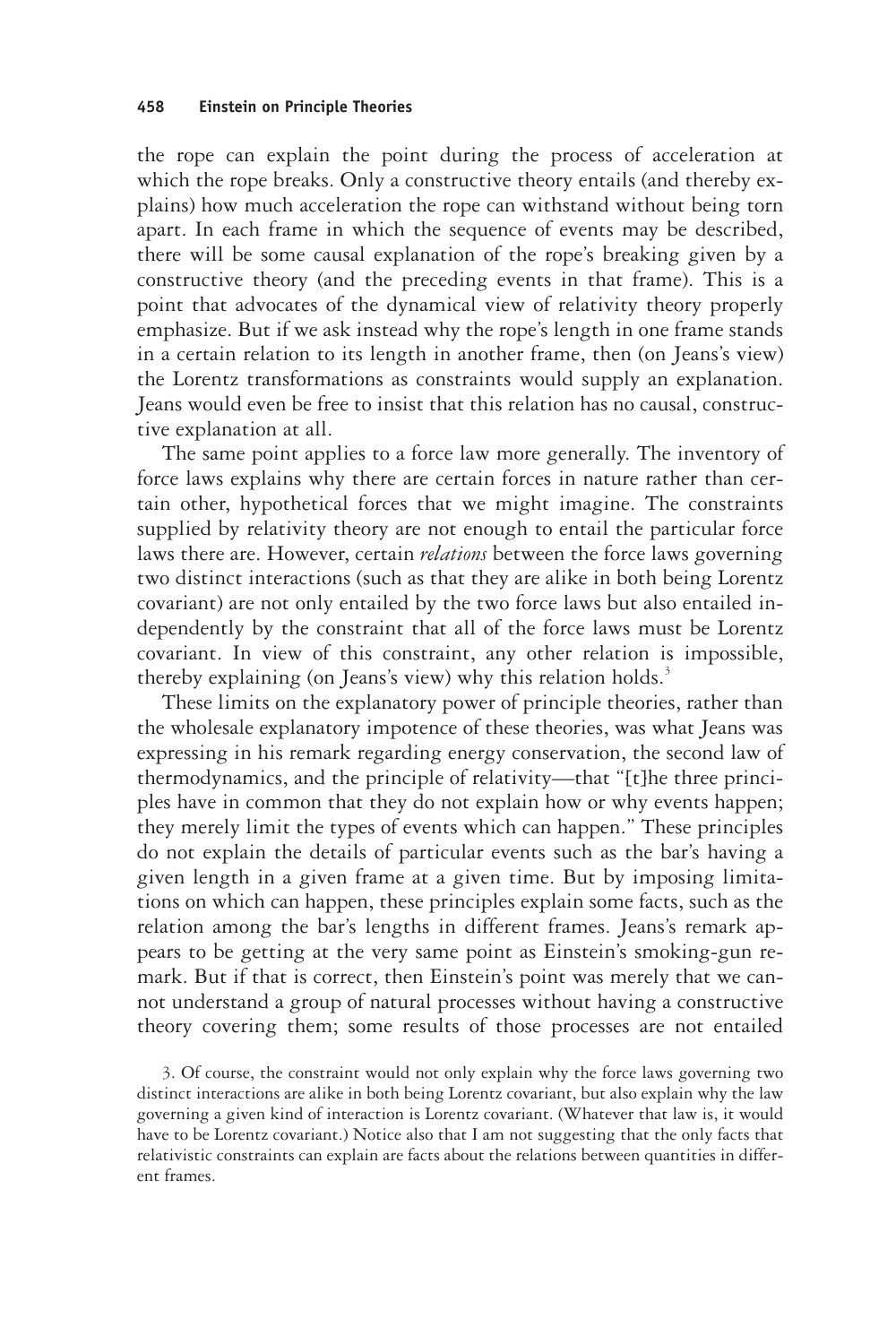by relativistic constraints alone. Accordingly, he includes completeness among the advantages of a constructive theory. But it does not follow from Einstein's remarks that those phenomena that *are* entailed by relativistic constraints alone fail to be explained by them, just as Jeans recognized the explanatory power of principle theories. (Indeed, Einstein's remarks are consistent with the phenomena that are entailed by principle theories having no explanation at all by constructive theories.) That we need to have constructive theories in order to have succeeded in fully understanding a group of natural processes does not entail that no why questions at all about those processes can be answered by principle theories.

Einstein often emphasized the incompleteness of relativity theory:

The principle of relativity [. . .] is not to be conceived as a "complete system," in fact, not as a system at all, but merely as a heuristic principle. . . . It is only by requiring relations between otherwise seemingly unrelated laws that the theory of relativity provides additional statements.

For example, the theory of the motion of electrons arises in the following way. One postulates the Maxwell equations for vacuum for a system of space-time coordinates. By applying the space-time transformation derived by means of the system of relativity, one finds the transformation equations for the electric and magnetic forces. Using the latter, and applying the space-time transformation once again, one arrives at the law for the acceleration of an electron moving at arbitrary speed from the law for the acceleration of the slowly moving electron (which is assumed or obtained from experience). Thus, we are not dealing here at all with a "system" in which the individual laws are implicitly contained and from which they can be found by deduction alone, but only with a principle that (similar to the second law of the theory of heat) permits the reduction of certain laws to others. (Einstein [1907] 1989, pp. 236–37)

In emphasizing that relativity is not "a system," Einstein was saying that the relation between relativistic postulates (such as the principle of relativity) and various constructive theories (concerning particular types of interactions) is not the relation of axioms to theorems. For example, the constraints supplied by relativity cannot entail (and therefore cannot explain) the law for the acceleration of a slowly moving electron.<sup>4</sup> But they *can* entail the *relation* between that law and the law for the acceleration of

4. By the same token, the laws of thermodynamics (Einstein's paradigm of a theory of principle) cannot entail the molecular constitution of matter (where statistical mechanics is the constructive theory constrained by thermodynamics).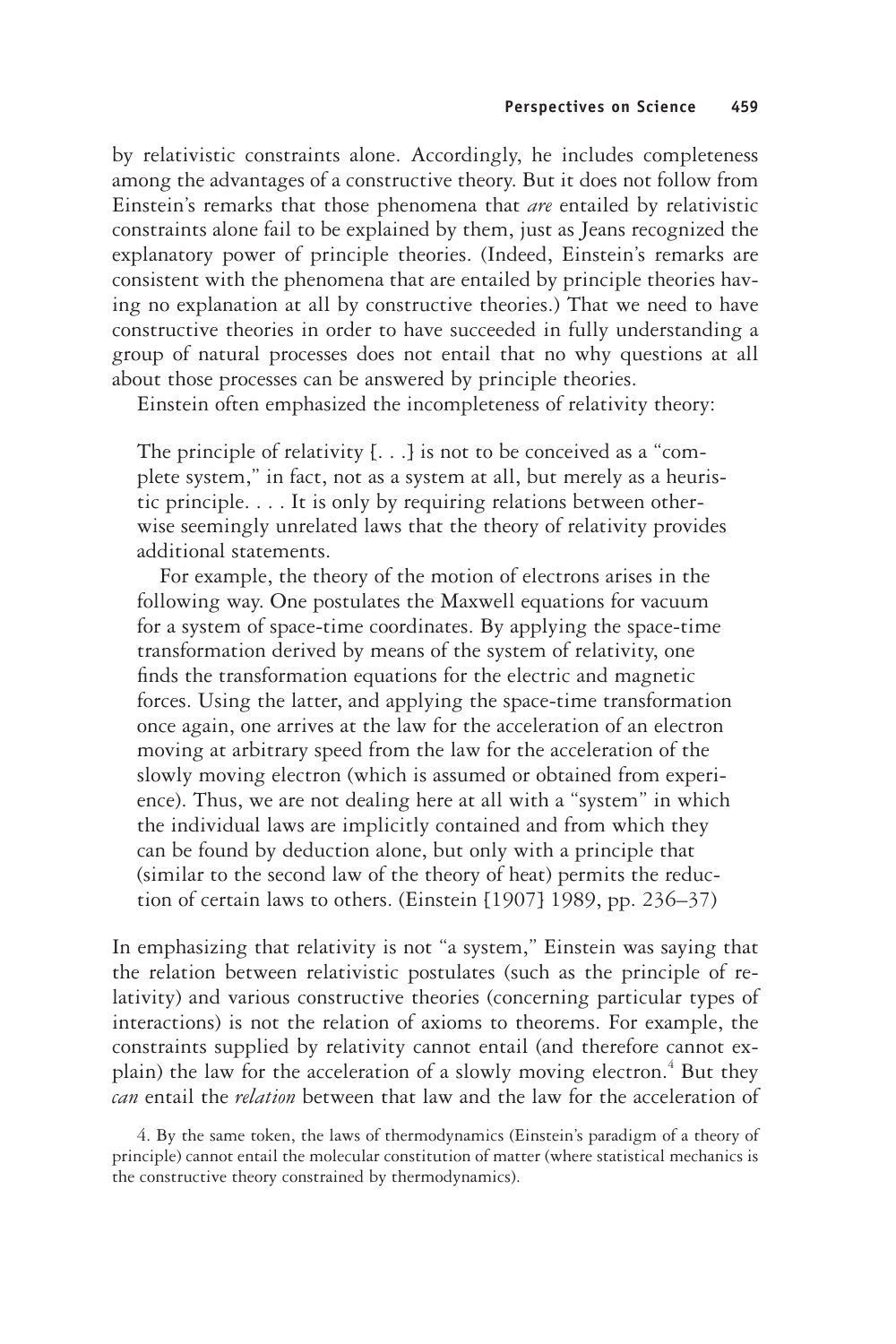an electron moving at arbitrary speed. If we interpret Einstein as getting at the same point as Jeans, then the relation between these two laws can be explained by relativity theory because relativity has the consequence of "requiring relations between otherwise seemingly unrelated laws."

## **3. Salmon's "Friendly Physicist"**

In addition to making available new options for interpreting Einstein's remarks on the explanatory power of principle theories, the distinction between explaining what happens in a given frame and explaining the relation among distinct frames can also be usefully deployed in thinking about Salmon's influential example of the friendly physicist. Although at one time, Salmon took all scientific explanation to be causal, he later argued that the same fact can have both top-down and bottom-up explanations (1989, pp. 182–85). An explanation taking a bottom-up approach (he said) describes the causal processes, interactions, and (often hidden) mechanisms responsible for particular occurrences or general regularities, as when the kinetic-molecular theory of gases explains Boyle's law. In contrast, an explanation taking a top-down approach subsumes the explanandum under some extremely general principles, thereby unifying it with other facts. In different contexts, one or the other of these kinds of explanation may be appropriate, Salmon concluded. One of his favorite examples of a fact having both top-down and bottom-up explanations is the fact that a helium-filled balloon in the cabin of an airplane moves toward the front of the cabin as the airplane is accelerating for take-off :

Why did the balloon move toward the front of the cabin? Two explanations can be offered, both of which are correct. First, one can tell a story about the behavior of the molecules that made up the air in the cabin, explaining how the rear wall collided with nearby molecules when it began its forward motion, thus creating a pressure gradient from back to front of the cabin. This pressure gradient imposes an unbalanced force on the back side of the balloon, causing it to move forward with respect to the walls of the cabin. Second, one can cite an extremely general physical principle, Einstein's *principle of equivalence,* according to which an acceleration is physically equivalent to a gravitational field. Since helium-filled balloons tend to rise in the atmosphere in the earth's gravitational field, they will move forward when the airplane accelerates, reacting just as they would if a gravitational field were suddenly placed behind the rear wall. (Salmon 1989, p. 183; cf. Salmon 1998, p. 73)

According to Salmon, these two explanations provide different kinds of understanding of the same fact: "It is my present conviction that both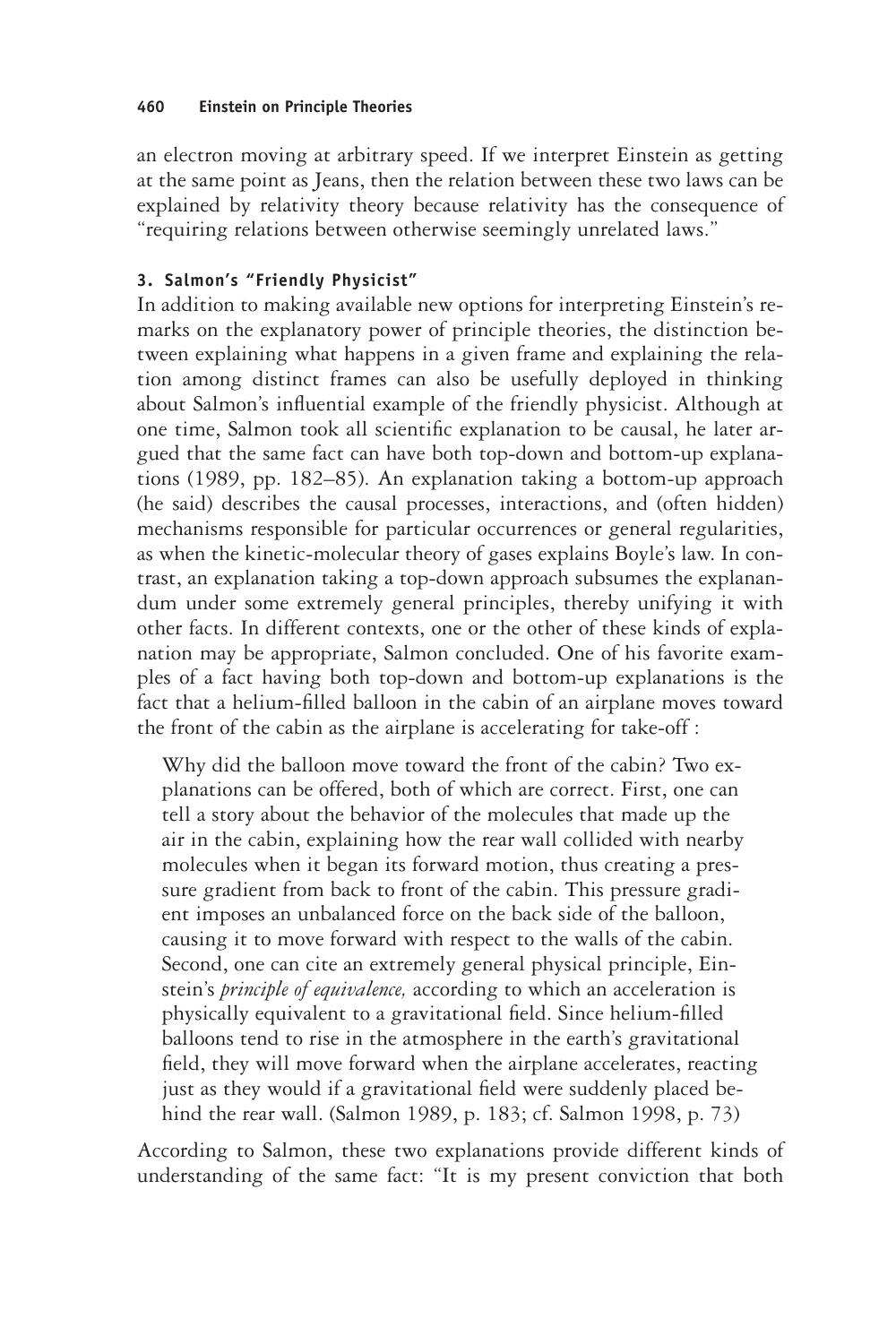of these explanations are legitimate and each is illuminating in its own way" (Salmon 1989, pp. 183–84; cf. Salmon 1998, pp. 9–10).

Salmon's distinction between causal-mechanical, bottom-up explanations and top-down explanations from general overarching principles appears to be similar in many ways to Einstein's distinction between the roles played by principle theories and constructive theories. (Einstein and Salmon both give the kinetic-molecular theory of gases and relativity theory as exemplifying the two approaches.) However, Salmon himself does not draw this comparison, perhaps because Einstein is widely regarded as contending that only constructive theories explain whereas Salmon's point is that both types of theories do.

However, if we again distinguish between explaining what happens in a given frame and explaining the relation among distinct frames, then we see that Salmon's friendly physicist example fails to show that the same fact can receive both top-down and bottom-up explanations. Let's begin by focusing on explaining what happens in a given frame. According to Salmon, the principle of equivalence together with the behavior of helium-filled balloons in earth's gravitational field explains their behavior in the accelerating airplane. ("Since helium-filled balloons tend to rise in the atmosphere in the earth's gravitational field, they will move forward when the airplane accelerates [. . .].") But I see no reason for the balloon's behavior in the earth's gravitational field to take explanatory priority over the balloon's behavior inside the accelerating airplane. With the principle of equivalence, we could just as well infer what balloons do in the earth's atmosphere from what they do inside the airplane. Neither fact explains the other—just as a bar's length in an inertial frame where it is moving uniformly, together with the Lorentz transformations (and the speed in one frame of the other frame's origin), entails but (we saw earlier) does not explain the bar's length in another inertial frame where it is at rest, since its length in one frame does not take explanatory priority over its length in another. To explain the bar's length in either frame, we would need a constructive theory. The same applies to explaining the balloon's behavior inside the accelerating airplane (or in the earth's gravitational field). This is (on the interpretation I have floated) precisely Einstein's point in his smoking-gun remark regarding the explanatory role of principle theories.

However, Salmon (and Einstein) could still maintain that just as there is a top-down explanation of the *relation* between the bar's lengths in the two frames, so there is also a top-down explanation of the *relation* between what balloons do in the earth's gravitational field and what they do in the accelerating airplane. In view of the principle of equivalence, it is no coincidence that the balloon behaves in the same way in the two cases. Contrary to Salmon, then, we do not have here two explanations of the same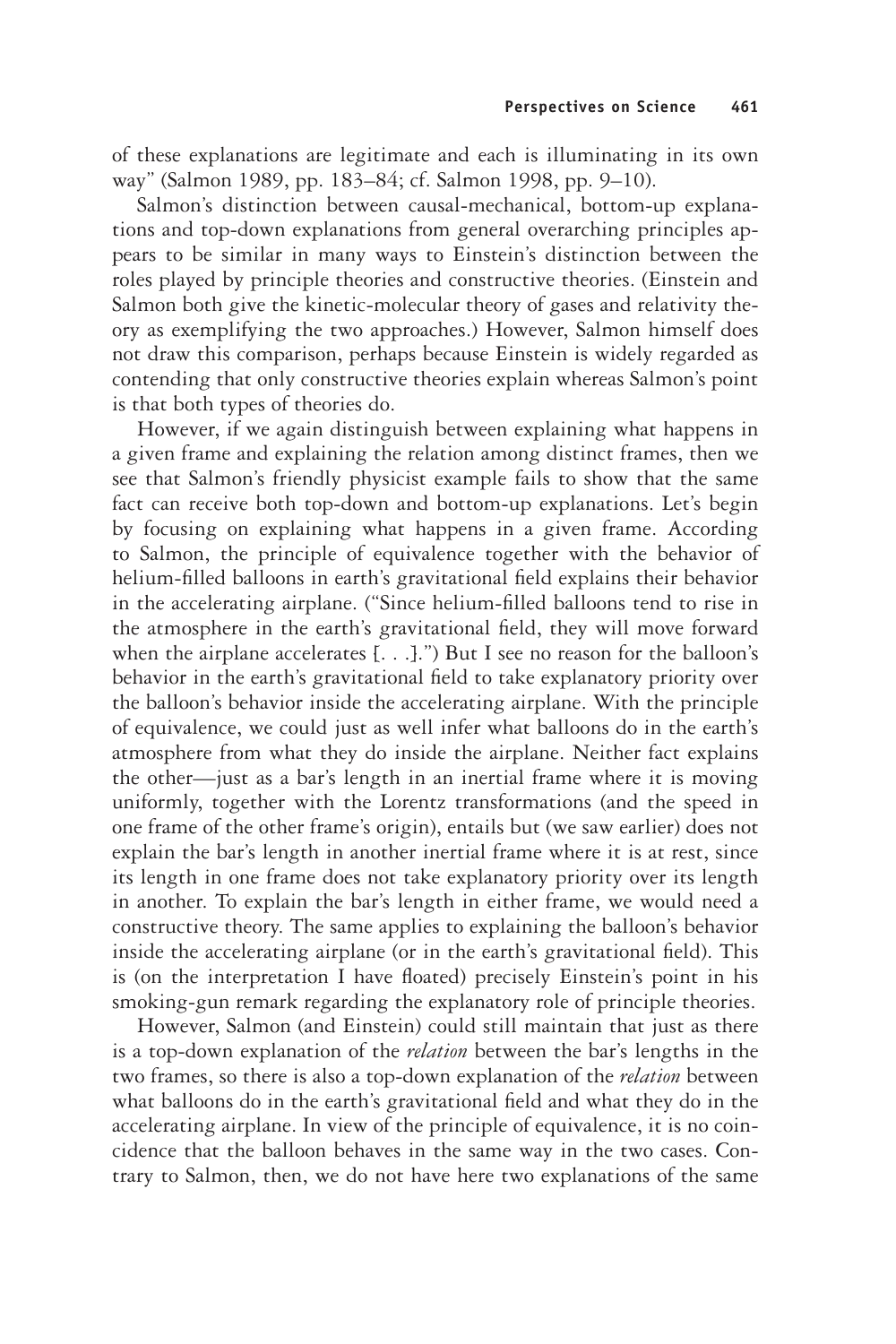fact, one proceeding from the bottom up and the other working from the top down. Rather, we have two explanations of different facts. (Salmon could then still use the example to argue that science supplies both topdown and bottom-up explanations.)

The distinction that I have used in order to interpret Einstein's oftquoted remarks about principle and constructive theories thus has wide application. Even if Einstein held that there are certain facts that only a constructive theory can explain, we should be cautious in concluding that on Einstein's view, there are no facts that principle theories explain.

### **References**

- Balashov, Yuri, and Michel Janssen. 2003. "Presentism and Relativity." *British Journal for the Philosophy of Science* 54: 327–46.
- Bell, John S. 1987. "How to Teach Special Relativity." Pp. 67–80 in *Speakable and Unspeakable in Quantum Mechanics.* Cambridge: Cambridge University Press.
- Brown, Harvey. 2005. *Physical Relativity: Space-Time Structure from a Dynamical Perspective.* Oxford: Oxford University Press.
- Brown, Harvey, and Oliver Pooley. 2001. "The Origins of the Spacetime Metric: Bell's Lorentzian Pedagogy and its Significance in General Relativity." Pp. 256–72 in *Physics Meets Philosophy at the Planck Scale.* Edited by Craig Callender and Nick Huggett. Cambridge; Cambridge University Press.
- Brown, Harvey, and Oliver Pooley. 2006. "Minkowski Space-Time: A Glorious Non-entity." Pp. 67–89 in *The Ontology of Spacetime.* Edited by Dennis Dieks. Amsterdam: Elsevier.
- Einstein, Albert. (1907) 1989. "Comments on the Note of Mr. Paul Ehrenfest: 'The Translatory Motion of Deformable Electrons and the Area Law'." Pp. 236–37 in *The Collected Papers of Albert Einstein: Volume 2.* Translated by Anna Beck. Princeton: Princeton University Press.
- Einstein, Albert. (1919) 1954. "What is the Theory of Relativity?" Pp. 227–32 in *Ideas and Opinions.* New York: Bonanza.
- Einstein, Albert. (1936) 1954. "Physics and Reality." Pp. 290–323 in *Ideas and Opinions.* New York: Bonanza.
- Einstein, Albert. (1940) 1954. "The Fundaments of Theoretical Physics." Pp. 323–35 in *Ideas and Opinions.* New York: Bonanza.
- Frisch, Mathias. 2005. "Mechanisms, Principles, and Lorentz's Cautious Realism." *Studies in History and Philosophy of Science B* 36:659–79.
- Howard, Don. 2010. "'Let Me Briefly Indicate Why I Do Not Find This Standpoint Natural.' Einstein, General Relativity, and the Contingent A Priori." Pp. 333–55 in *Discourse on a New Method.* Edited by Mary Domski and Michael Dickson. La Salle, IL: Open Court.